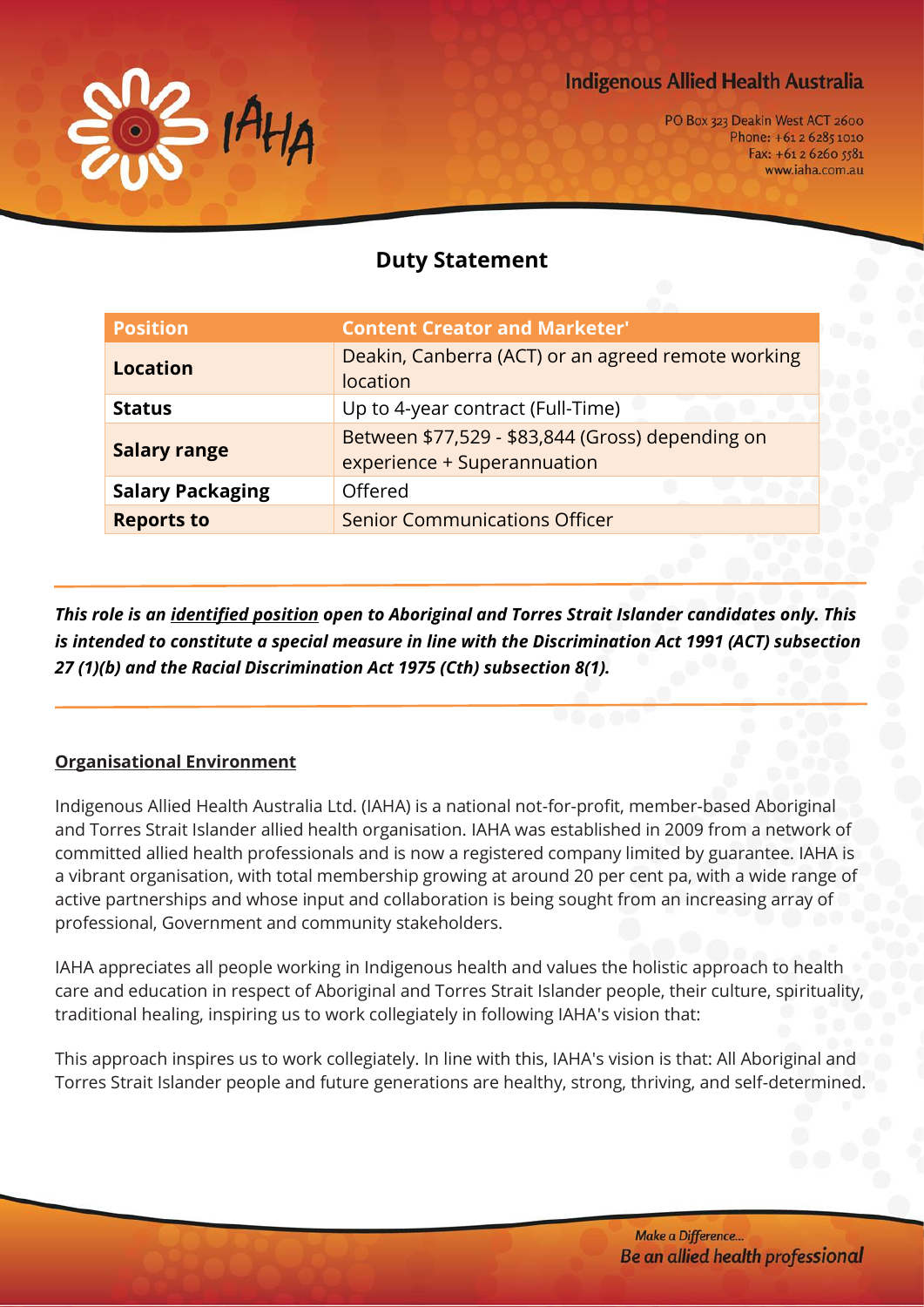IAHA focuses on five strategic areas of work:

- **Strengthen** and engage our IAHA membership.
- **Grow** the Aboriginal and Torres Strait Islander allied health workforce through access and entry, effective pathways, promoting and supporting allied health careers, skills development, and retention.
- **Transform** the allied health and wider workforce by building culturally safe and responsive health and education systems.
- **Lead** in the Indigenous health and allied health sectors to ensure Aboriginal and Torres Strait Islander led solutions and approaches to policy and program development.
- **Connect** with and promote connectedness with IAHA members, Aboriginal and Torres Strait Islander people, families, communities, and cultures.

IAHA has a Secretariat based in Canberra, with remote offices and staff in Katherine, Darwin, Lismore, Sydney and Brisbane, supporting a Board of Directors and over 2,000 members nationally. Our membership includes representation from 29 allied health professions.

IAHA supports Aboriginal and/or Torres Strait Islander people who have graduated from or are studying for an allied health degree. The allied health assistant workforce and other individuals or organisations who share IAHA's vision and support our allied health activities.

Further information on IAHA, our membership, activities and projects can be found on our website, [www.iaha.com.au.](http://www.iaha.com.au/)

## **Working Conditions**

Whilst the hours of work usually are 37.5 hours a week, a flexible approach is expected due to the nature of this position, as working additional time to fulfil your responsibilities may be required on occasions, including some weekend hours as agreed with management prior.

In line with the IAHA Leave Policy, employees are entitled to flex time as approved by the Direct Supervisor or the Chief Executive Officer before undertaking the additional hours.

IAHA operates under a distributed leadership and cultural governance model to ensure that IAHA programs, activities and services are delivered and implemented in a culturally safe and responsive manner by all staff and directors.

### **Location**

The Content Creator and Marketer' position will be based in Deakin, Canberra (ACT) or an agreed remote working location dependent on the successful applicant. Some travel may be required, including remote and interstate travel.

## **Salary Packaging**

As the Australian Tax Office recognises IAHA as a Health Promotions Charity, salary packaging is available to all employees. This is beneficial to the employee in terms of increased disposable income because of reduced taxation payments. In line with Indigenous Allied Health Australia Salary Sacrifice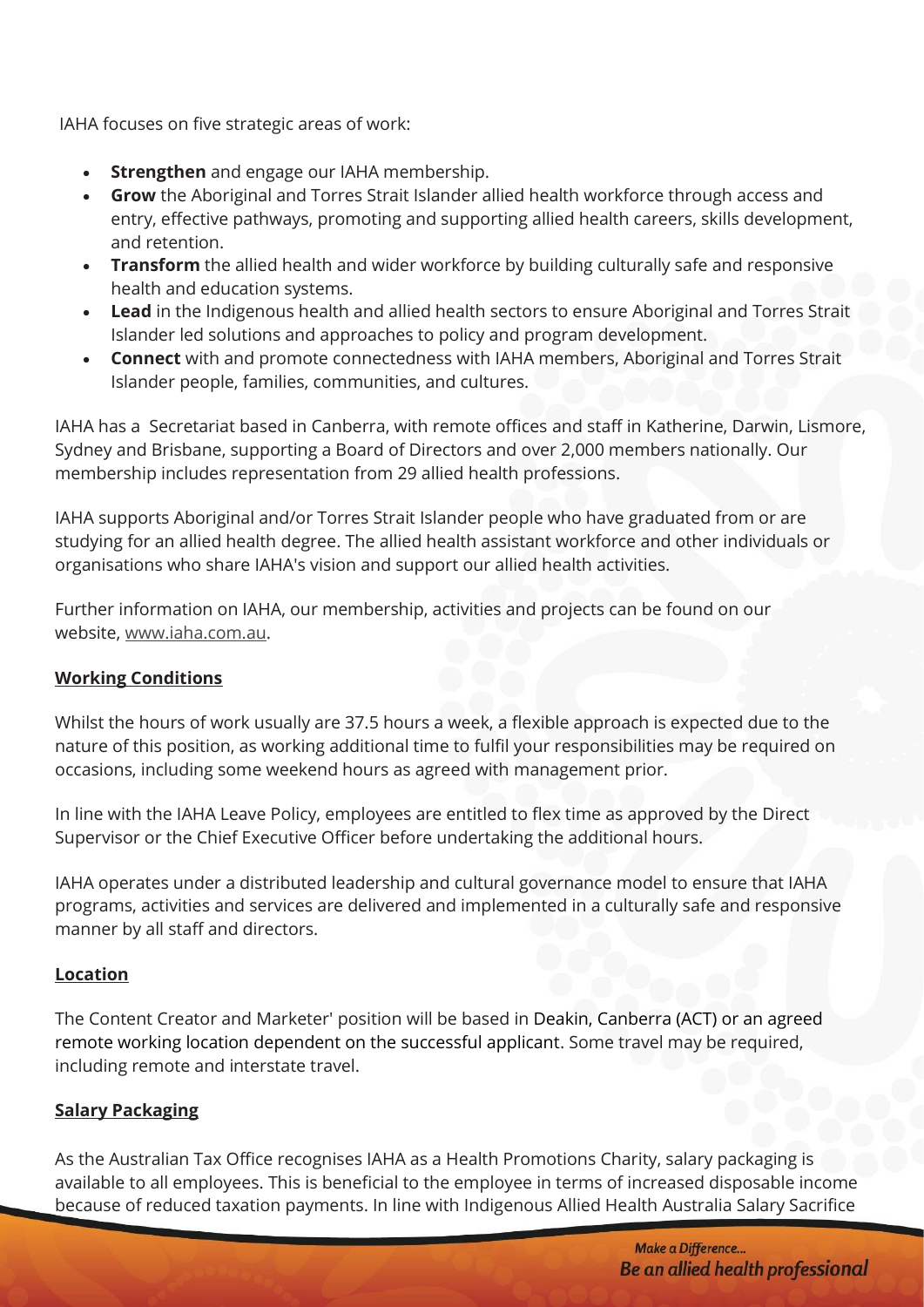Policy, the option of a salary package will be provided while IAHA retains our public benevolent institution (PBI) status.

#### **Benefits**

IAHA provides all employees access to an Employee Assistance Program (EAP), including access to Aboriginal and Torres Strait Islander providers. IAHA also provides Social Emotional and Wellbeing (SEWB) entitlements and Natural Disaster/Emergency entitlements to staff.

IAHA provides a diverse range of leave entitlements: Cultural Leave, Bereavement/Compassionate Leave, Emergency Services Leave, Special Leave, Paid Parental and Pandemic Leave.

IAHA is committed to supporting Personal and Professional Development opportunities for employees.

Where working remotely is approved, IAHA commits to ensuring all employees are provided with the best support. This includes providing an office IT set-up – monitor, laptop, internet dongle and other necessary equipment to best support the role. The same provision of support is also offered when employees are required to work from home due to unprecedented pandemic situation(s) aligning with each state's rules and regulations.

#### **Purpose of the Position**

The Content Creator and Marketer' position is an essential member of the IAHA team. They will play a crucial role in ensuring that support is provided to the Senior Communications Officer through developing and managing the IAHA Social Media Plan. Furthermore, they will be responsible for creating activity on core social media channels to drive engagement, grow our audience, increase web traffic, and ultimately drive membership.

The Content Creator and Marketer' will operate within the Communications Team, assisting with marketing, creating content to meet shared objectives, and providing insights and analysis to improve impact and effectiveness. They will also help support the development of social media competencies and understanding across the wider business. In addition, the Content Creator and Marketer' will operate as support and report to the Senior Communications Officer.

### **Duties**

The Content Creator and Marketer's duties will include but are not limited to:

- 1. Develop and coordinate the overall IAHA Social Media Plan, providing clarity on activity, priorities and success metrics/criteria.
- 2. Assist in producing a range of corporate communications collateral, including IAHA's promotional materials and resources with brand consistency. For example, factsheets, flyers, brochures, articles, presentations, media releases, newsletters, annual reports etc.
- 3. Maintain accounts on core social media platforms (Twitter, LinkedIn, Facebook and Instagram) across all business areas and support team members' activity in different departments. This includes the outbound posting of new content, activities and engagement, and responding to dialogue in and around our activities.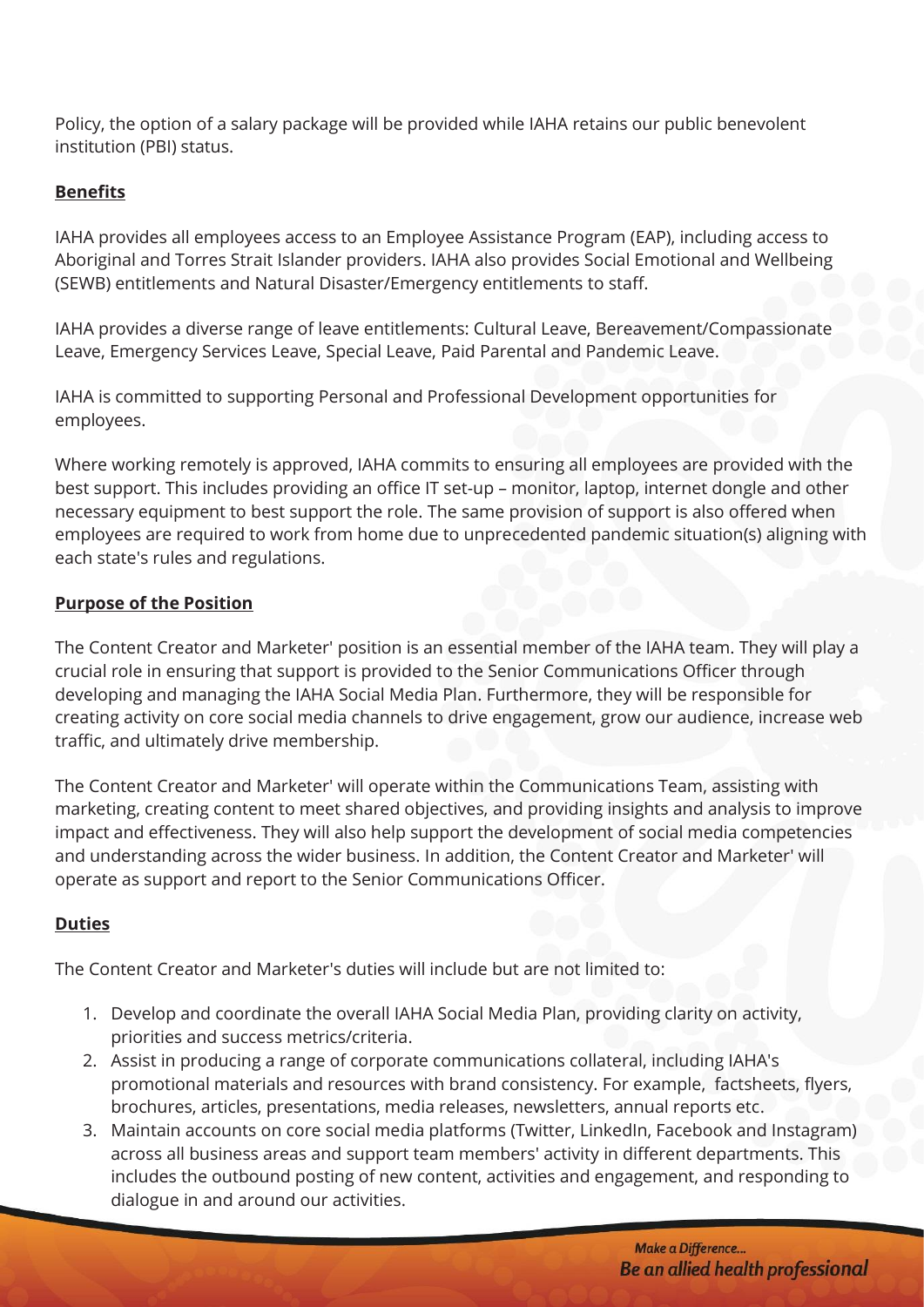- 4. Create and schedule posts across our social media platforms and documents for diverse audiences and tasks. This includes designing assets, copy, and imagery and identifying and repurposing posts for high-engagement content relevant to our audiences.
- 5. Identify and connect with crucial social influencers with relevant networks for our audience. Use engagement tactics to deliver on key targets per week while identifying and advising on highly shared content using social media analytics tools
- 6. Assist with reporting on paid social media content to improve performance and value for money.
- 7. Maintain websites, including uploading content, adding links, improving SEO and generating creative assets.
- 8. Monitor media and industry developments and key reports to spot opportunities and respond to issues.
- 9. Assist Senior Communications Officer in generating high quality and timely reports and data as required.
- 10. Keep up to date with trends and best practices in digital communication and social media. Position IAHA as an industry leader in social media and digital campaigning/marketing.
- 11. Support the design, development of the IAHA Brand Style Guide.

## **Selection Criteria**

- 1. Proven ability to communicate effectively and sensitively with Aboriginal and/or Torres Strait Islander people, stakeholders, and communities.
- 2. Minimum three years in a relevant social media and content-creating role with a strong understanding of marketing principles and experience with delivering integrated marketing and advertising campaigns through traditional and online channels.
- 3. Significant experience in optimising online traffic and engaging with consumers online based on data insights
- 4. In-depth knowledge of data analytics platforms such as Google Analytics and Hootsuite.
- 5. Proven organisational, campaign tracking, and reporting skills.
- 6. Advanced graphic design skills, including proficiency in Adobe Creative Cloud Suite and/or other software applications.
- 7. Ability to work effectively as a member of a small team and be motivated enough to work autonomously by using initiative, good judgement and innovative strategies to meet the needs of our strategic priorities.

## **Desirable Criteria**

- Capacity to travel interstate for work, including rural and remote locations of Australia as restrictions permit and when required.
- A sound understanding of the Indigenous health and education sectors, trends and government policies are desirable.